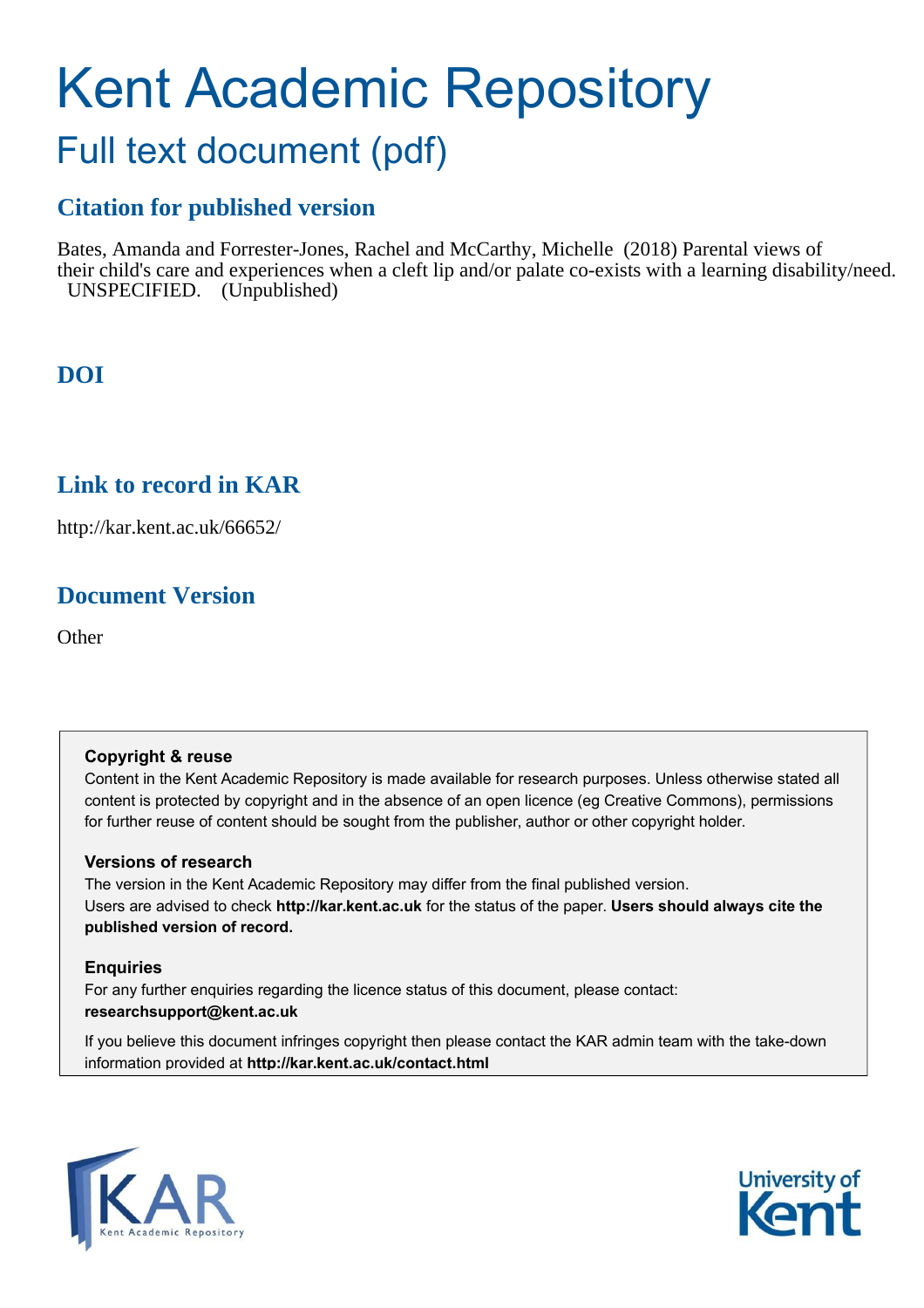**Parental views of their child's care and experiences when a cleft lip and/or palate co-exists with a learning disability/need**.

**Bates, A.J., Forrester-Jones, R. and McCarthy, M.** 

#### **Background**

Increased difficulties are reported for children and young people (CYP) with additional condition(s) to a cleft lip and/or palate (CL±P) compared to CYP without additional needs. Little is known however about parental experiences of raising a child with additional conditions such as learning disabilities (LDs)/needs in addition to CL±P, therefore support needs are unknown.

#### **Methods**

Eighteen parents of CYP with CL±P, with and without LDs/needs were interviewed about cleft clinic/treatment experiences (including decision-making), and communication/information needs. Parents of CYP with LDs/needs were additionally asked about their cleft team's understanding of their child's needs. Thematic Analysis was employed to search for patterns across the dataset.

#### **Findings**

Three superordinate themes were found: family struggles, family resilience and promotion of rights. Family struggles (in hospital/school settings) were typically conveyed by parents of children with LDs/needs (particularly if their child was at a mainstream school, suggesting the significance of the school environment). Family resilience was mostly displayed by parents of children without LDs.

Parents of children with LDs/needs praised the individualized approach to their family displayed by cleft teams and Special Educational Needs and Disability (SEND) schools.